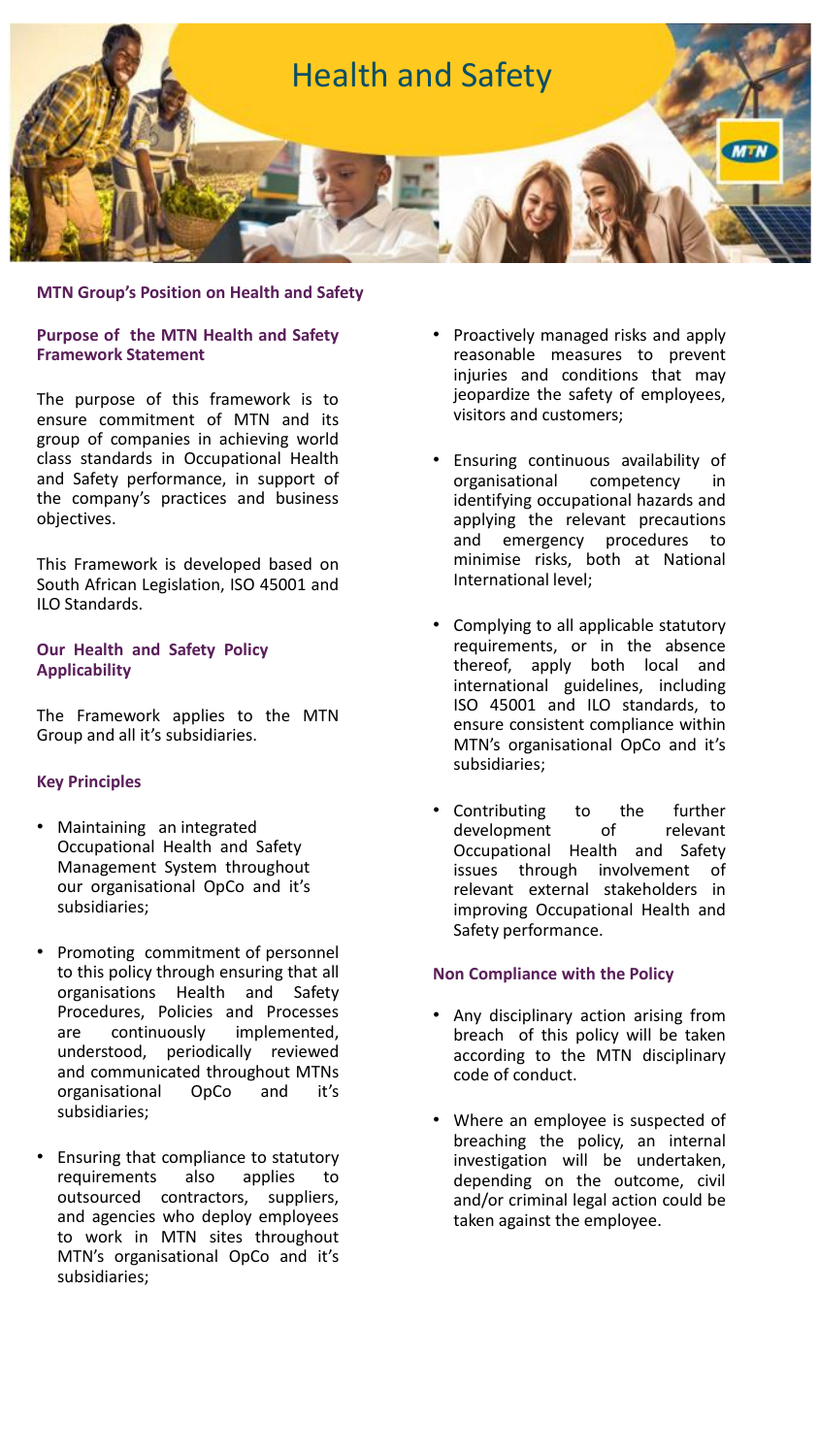

# **Health and Safety Procedures Supporting the Policy**

## *Health and Safety Legal and Other Requirements*

- Ensure compliance to all applicable statutory requirements, or in the absence thereof, apply both local and international guidelines, including ISO 45001 and ILO standards, to ensure consistent compliance within all organizational OpCo's.
- Ensure compliance to statutory requirements also applies to outsourced contractors, suppliers and agencies who deploy employees to work in MTN sites within all OpCo's.

# *Internal Food Safety Control*

The organization shall ensure that there is safe delivery, storage, preparation and sale of food that comply with food safety regulations in line with ISO 22000.

## *Communicable Disease Control*

- The Company will develop and implement clear management<br>procedure on confidentiality, on confidentiality, discrimination, length of time allowed for medical treatment and job modification when necessary.
- The organization will implement environmental infection control measures to minimize the risk of transmission of infection in the workplace.

The organization will hold<br>awareness and educational awareness and campaigns to address attitudes towards communicable diseases and increase awareness among the employees.

# *Incident Reporting and Analysis Methodology*

- The organization shall identify and record all health and safety incidents whether or not these result from injury or damage to property.
- The organization shall conduct thorough investigations to determine root causes of the incident, take immediate action to minimize harm, and look for ways to improve its processes to prevent similar incidents occurring again.
- All incidents shall be reported to the Federal Authority of that particular country.

# *Performance Measurement*

- The organization will promote commitment of personnel to this policy through ensuring that all organization's Health and Safety Procedures, Policies and Processes are continuously implemented, understood, periodically reviewed and communicated at all OpCos.
- The organisation will set general health and safety objectives and targets for improvement in consultation with employee representatives.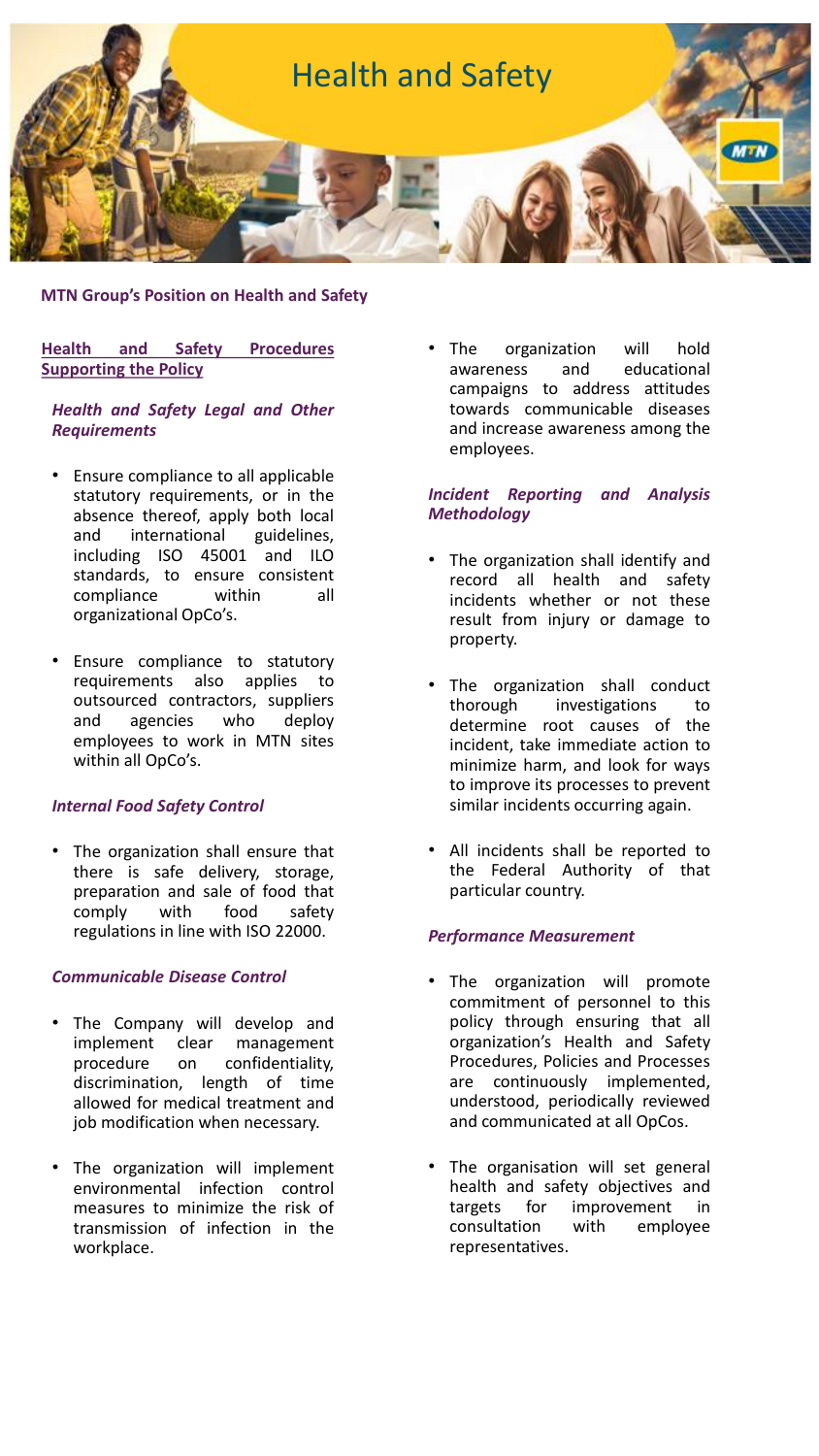

The organisation will establish key measure, key performance indicators to monitor the current practices and prevent incidents.

## *Control of Health and Safety Records*

- The Company will maintain documented system which recognizes the key responsibilities, procedures, forms and instructions to manage the Health and Safety Management System and it ensures that they are always up to date and accessible by those who need to use them.
- Documents are reviewed at least annually and whenever a process or legal change occurs. Modified documents go through the review and approval process.
- OpCo's will ensure new documents are communicated to those affected and approved copies are made available to all relevant employees and other users (e.g. contractors, suppliers, customers).

#### *Audit of the Health and Safety Management*

Planned audits will be conducted by trained auditors to assess the Health and Safety Management Systems.

## *Working From Home Safety Guidelines - Injury on Duty*

These guidelines assist employees to understand what constitutes an Injury on Duty when working from home, and also how to report the incident.

## *Working From Home Safety Guidelines - Lockdown*

These guidelines assist employees to understand the safety, security and facility processes to be followed when working from home.

## *Health and Safety Annual Report*

• The organisation shall release an annual health and safety report to keep the executive management of MTN abreast with all developments focused on legislative compliance and wellbeing of employees.

#### *Training on 'Employee Health and Safety'*

The company's Health and Safety Department will ensure that:

- Health and safety trainings to be included as part of learning need analysis.
- Annual training will be conducted for all employees regarding Health and Safety Measurements.
- Periodic monitoring of health and safety trainings to ensure coverage of all employees/confirmation of health and safety awareness.
- Induction training will mandatorily contain training on Health and Safety requirements.